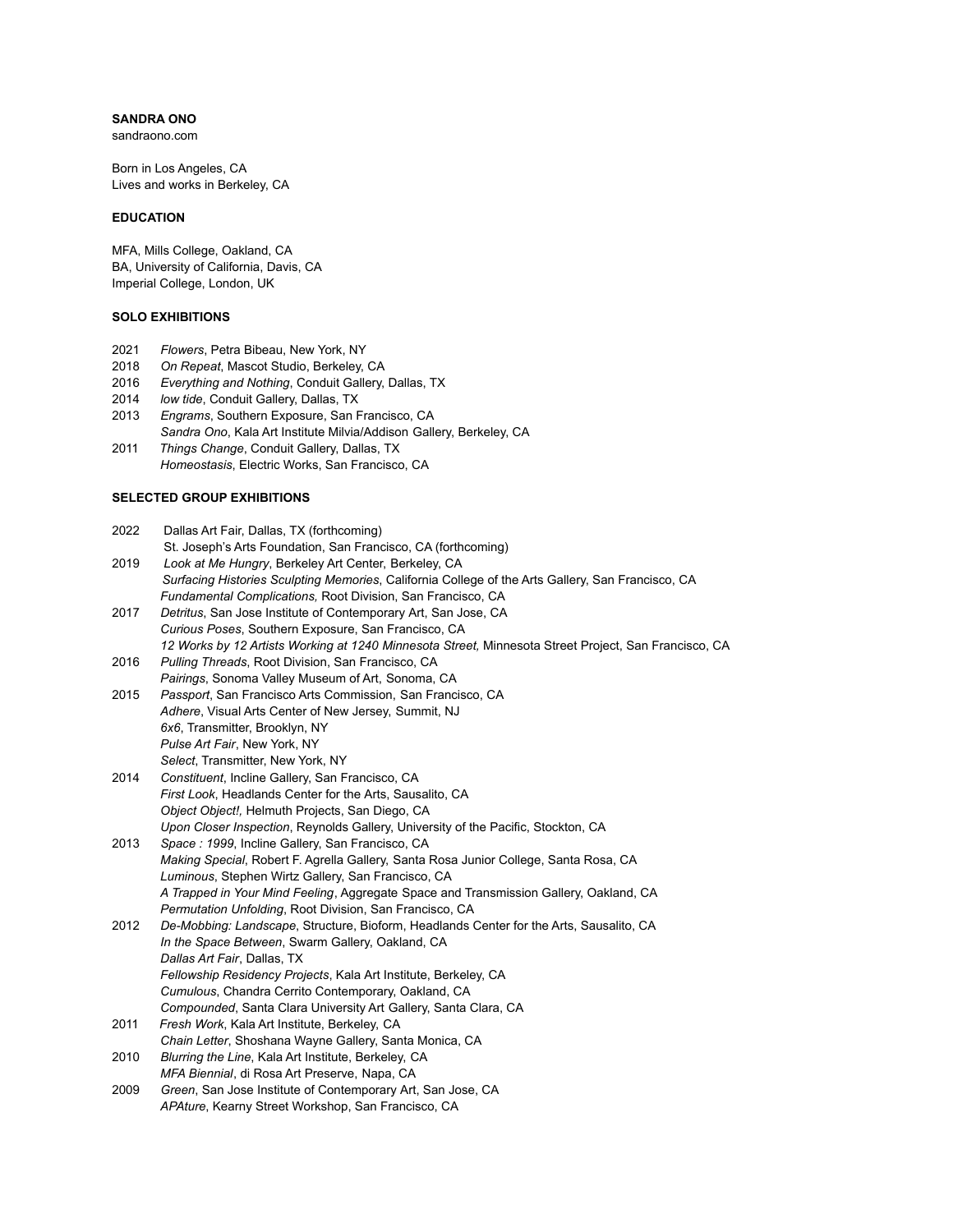#### **AWARDS/RESIDENCIES**

- 2018 Mascot Studio Residency, Berkeley, CA
- 2017 Louis Comfort Tiffany Foundation Award, Nominee
- 2016 Minnesota Street Project Tosa Studio Award and Residency, San Francisco, CA
- 2016 University of Texas at Dallas CentralTrak Residency, Dallas, TX
- 2013 Southern Exposure Residency, San Francisco, CA
- 2012 Headlands Center for the Arts Residency, Sausalito, CA
- 2011 Kala Art Institute Fellowship and Residency Award, Berkeley, CA
- 2010 Vermont Studio Center Residency, Burlington, VT
- Vermont Studio Center Full Fellowship Award supported by the Joan Mitchell Foundation, Burlington, VT
- 2008 Jay DeFeo Award, Mills College Mills College Graduate Research Grant, Mills College Catherine Morgan Trefethen Award, Mills College

#### **BIBLIOGRAPHY**

Maine, Stephen, Artists Quarantine With Their Art Collections, Hyperallergic, August 29, 2020 Rockefeller, Hall, Women Artists of Northern California, Less than Half, May 18, 2020 Rosch, Brion, In Conversation – Sandra Ono, 1240 Minnesota Street Project Blog, June 6, 2017 Blay, Christopher, Fort Worth Weekly, September 29, 2016 Camplin, Todd, Sandra Ono at Conduit Gallery, Modern Dallas, June 6, 2014 Benedetti, Alejo, low tide: Sandra Ono at Conduit Gallery, Glass Tire, May 29, Daily Serving, June 1, 2014 Lutz, Leora, Space : 1999, San Francisco Arts Quarterly, November 30, 2013 Smith, Kara, Material Ascension, ArtSlant, November 17, 2013 Watchlist Artist: Sandra Ono, ArtSlant, September, 2013 Vanegas, Karen, Gallery Hopping on Thursdays, Artnet, July 18, 2013 Baker, Kenneth, A Trapped in Your Mind Feeling in Oakland, San Francisco Chronicle, April 27, 2013 Bigman, Alex, The Anxiety That Artists Feel, Eastbay Express, April 17, 2013 De Vries, Heidi, Controlled Chaos, SF Weekly, February 20, 2013 Need Supply Blog, December 26, 2012 In the Make, November 12, 2012 Grattan, Nikki, The Shapeshifter, San Francisco Magazine, November, 2012 Ito, Gregory, Kala Fellows Part 2, San Francisco Arts Quarterly, August 27, 2012 Klaasmeyer, Kelly,The Dallas Art Fair: it's back and it's better, Glass Tire, April 15, 2012 Kaufmann, Obi, In the Space Between, East Bay Express, March 25, 2012 Meehan, Margaret, My 2 Cents, Glass Tire, September 6, 2011 Ruby Mag Argentina, #52, March 15, 2011 Gallagher, Lauren, San Francisco Examiner, February 9, 2011 Baker, Kenneth, Selfhood as Disguise, San Francisco Chronicle, February 5, 2011 Cheng, DeWitt, Art Business, January 7, 2011

## **PUBLIC COLLECTIONS**

Fidelity Mutual

### **EXPERIENCE**

MFA Graduate Committees, Mills College, 2017 - current Adjunct Professor, Mills College, 2011 - current (Drawing, Painting, Sculpture, Ideas & Practice, Installation, Senior Seminar) Sculpture Area Head, Mills College, Fall 2021 - Spring 2022 Painting Area Head, Mills College, Fall 2020 - Spring 2021 MFA Graduate Fellowship and Affiliate Residency Selection Panel, Headlands Center for the Arts, 2020 Visiting Artist Lecture, Oxbow School, 2020 Guest Artist Lecture, Sculpture:Foundations, University of California, Berkeley, 2020 Adjunct Professor, California College of the Arts, 2018 - 2019 Senior Thesis Review Panel, California College for the Arts, 2019 Visiting Artist Critique, Senior Thesis Seminar, San Francisco Art Institute, 2018 Guest Artist Lecture, Senior Art Studio Seminar, Stanford University, 2018 Guest Artist Lecture, Graduate Seminar: Art/Life Tactics, California College of the Arts, 2016 Adjunct Professor, UC Davis, 2013